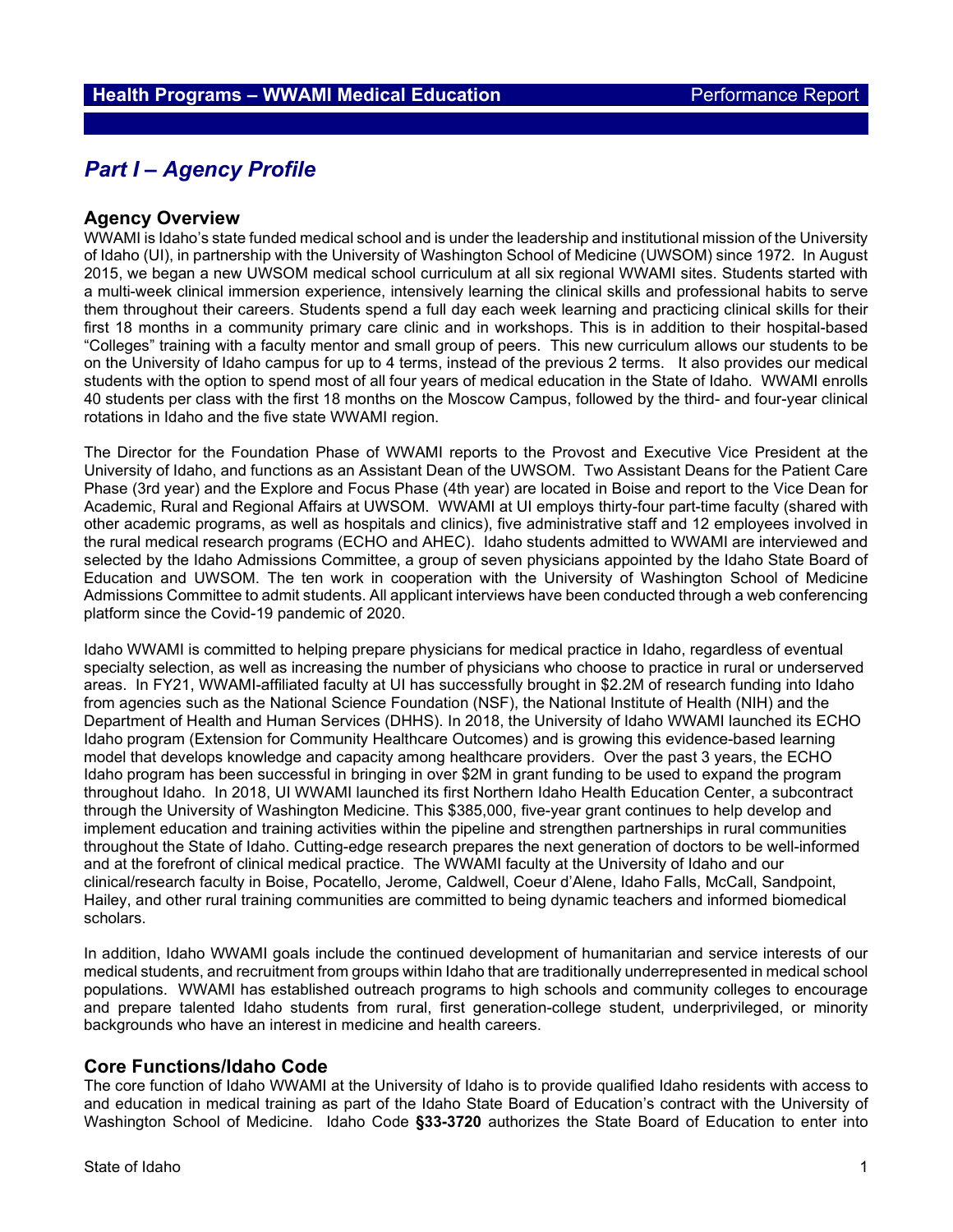# **Health Programs – WWAMI Medical Education Performance Report**

contractual agreements to provide access for Idaho residents to qualified professional studies programs, and specifically, the WWAMI Medical Education Program (33-3717B(7)).

## **Revenue and Expenditures**

| Revenue                         |       | <b>FY 2018</b> | <b>FY 2019</b> | <b>FY 2020</b> | FY 2021     |
|---------------------------------|-------|----------------|----------------|----------------|-------------|
| General Fund                    |       | \$5,303,400    | \$6,399,500    | \$6,830,600    | \$6,575,600 |
| <b>Unrestricted Current</b>     |       | 1,757,741      | 2,252,380      | 2,055,775      | 2,417,850   |
|                                 | Total | \$7,061,141    | \$8,651,880    | \$8,886,375    | 8,993,450   |
| <b>Expenditures</b>             |       | <b>FY 2018</b> | <b>FY 2019</b> | <b>FY 2020</b> | FY 2021     |
| <b>Personnel Costs</b>          |       | \$1,922,826    | \$2,107,967    | \$2,249,561    | \$2,484,288 |
| <b>Operating Expenditures</b>   |       | 2,506,9967     | 1,624,360      | 770.193        | 2,121,764   |
| Capital Outlay                  |       | 218,117        | 106.774        | 66,746         | 92.220      |
| <b>Trustee/Benefit Payments</b> |       | 3,803,860      | 4,174,734      | 4,436,674      | 4,566,008   |
|                                 | Total | 8,451,799      | \$8,013,835    | \$7,523,174    | 9,264,280   |

## **Profile of Cases Managed and/or Key Services Provided**

| <b>Cases Managed and/or Key Services</b><br><b>Provided</b>                               | <b>FY 2018</b> | <b>FY 2019</b> | <b>FY 2020</b> | <b>FY 2021</b> |
|-------------------------------------------------------------------------------------------|----------------|----------------|----------------|----------------|
| Number of Idaho Students Applying to UW<br>Medical School (WWAMI)                         | 163            | 183            | 184            | 182            |
| Number of Idaho Students Enrolled Each<br>Year                                            | 40             | 40             | 40             | 40             |
| Number/Percentage of Idaho WWAMI<br>Graduates who have practiced in Idaho<br>(cumulative) | 51%            | 51%            | 51%            | 50%            |

# **FY 2021 Performance Highlights**

For FY 2021, WWAMI was able to meet or exceed all our performance measures as evidence from our medical student performance and medical curriculum. A critical program in WWAMI is ECHO Idaho. Project ECHO (Extension for Community Health Outcomes) is a telehealth mentoring model that expands access to specialty and high-quality health care for complex medical conditions throughout Idaho. The ECHO Idaho project uses videoconferencing technology to leverage scarce resources that build the capacity of rural and frontier healthcare teams to treat complicated patients they would otherwise refer to one of Idaho's more populous areas. The ECHO Idaho project is a collaborative educational resource for all medical students, residents, and other learners in health professions programs within the state as well as for Idaho's practicing health care providers. ECHO Idaho began in March of 2018 offering two programs in Opioid Addiction and Treatment and Behavioral Health/Mental Health. Since opening ECHO Idaho, we have had tremendous statewide participation and support and have grown the program to five (Opioid Addiction and Treatment, Behavioral Health in Primary Care, Perinatal Substance Use Disorder, COVID-19 and Syphilis in Pregnancy) in 2020. Participants join from across the state, representing 44 counties, 136 cities, and 568 organizations including hospitals and clinics, Federally Qualified Health Centers, Idaho Department of Health and medical education. Collectively, over 1500 participants have received 7,135 hours of free continuing medical education.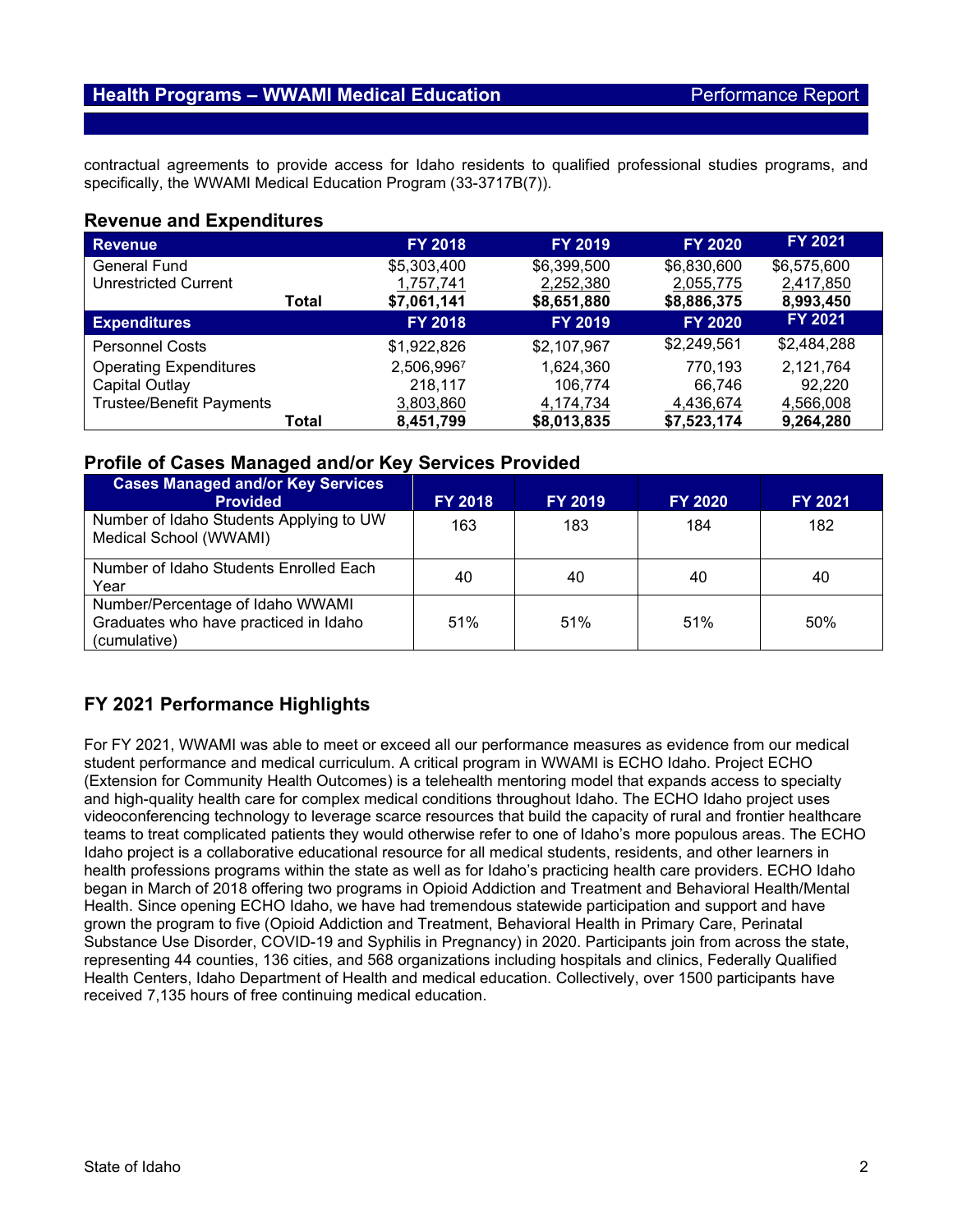# *Part II – Performance Measures*

|                                                                                                                                                                                                                                                                       | <b>Performance Measure</b>                                                                                                                    |        |                     |                      |                      | FY 2018 FY 2019 FY 2020 FY 2021 FY 2022 |                      |  |  |
|-----------------------------------------------------------------------------------------------------------------------------------------------------------------------------------------------------------------------------------------------------------------------|-----------------------------------------------------------------------------------------------------------------------------------------------|--------|---------------------|----------------------|----------------------|-----------------------------------------|----------------------|--|--|
| GOAL 1: A WELL, EDUCATED CITIZENRY - Continuously improve access to medical education for individuals                                                                                                                                                                 |                                                                                                                                               |        |                     |                      |                      |                                         |                      |  |  |
| of all backgrounds, ages, abilities, and economic means.                                                                                                                                                                                                              |                                                                                                                                               |        |                     |                      |                      |                                         |                      |  |  |
| 1 <sub>1</sub>                                                                                                                                                                                                                                                        | WWAMI return rate for<br>Cumulative Idaho                                                                                                     | actual | 51%                 | 51%                  | 51%                  | 50%                                     |                      |  |  |
|                                                                                                                                                                                                                                                                       | graduates who practice medicine in Idaho.<br>(334 returning physicians/655 total residency<br>graduates).                                     | target | $41\%$ <sup>1</sup> | $55\%$ <sup>1</sup>  | $55\%$ <sup>1</sup>  | $55\%$ <sup>1</sup>                     | $55\%$ <sup>1</sup>  |  |  |
| <b>GOAL 2: CRITICAL THINKING AND INNOVATION - WWAMI will provide an environment for the development</b>                                                                                                                                                               |                                                                                                                                               |        |                     |                      |                      |                                         |                      |  |  |
| of new ideas, and practical and theoretical knowledge to foster the development of biomedical researchers,<br>medical students, and future physicians who contribute to the health and wellbeing of Idaho's people and<br>communities.                                |                                                                                                                                               |        |                     |                      |                      |                                         |                      |  |  |
| $\overline{2}$ .                                                                                                                                                                                                                                                      | WWAMI faculty funding from competitive<br>federally funded grants.                                                                            | actual | \$1M                | \$2M                 | \$2.5M               | \$2.2M                                  |                      |  |  |
|                                                                                                                                                                                                                                                                       |                                                                                                                                               | target | $$1M^2$             | \$1M <sup>2</sup>    | $$2M^2$              | \$1.4M <sup>2</sup>                     | $$2M^2$              |  |  |
| 3.                                                                                                                                                                                                                                                                    | Percentage of Idaho WWAMI students<br>participating in medical research (laboratory                                                           | actual | 100%                | 100%                 | 100%                 | 100%                                    |                      |  |  |
|                                                                                                                                                                                                                                                                       | and/or community health).                                                                                                                     | target | 100% <sup>3</sup>   | $100\%$ <sup>3</sup> | $100\%$ <sup>3</sup> | $100\%$ <sup>3</sup>                    | $100\%$ <sup>3</sup> |  |  |
| GOAL 3: Effective and Efficient Delivery Systems - Deliver medical education, training, research, and<br>service in a manner which makes efficient use of resources and contributes to the successful completion of our<br>medical education program goals for Idaho. |                                                                                                                                               |        |                     |                      |                      |                                         |                      |  |  |
| 4.                                                                                                                                                                                                                                                                    | The number of WWAMI rural summer training<br>placements in Idaho each year.                                                                   | actual | 29                  | 24                   | 20                   | 20                                      |                      |  |  |
|                                                                                                                                                                                                                                                                       |                                                                                                                                               | target | $20^{4}$            | 20 <sup>4</sup>      | 20 <sup>4</sup>      | 20 <sup>4</sup>                         | 20 <sup>4</sup>      |  |  |
| 5.                                                                                                                                                                                                                                                                    | Percent of Idaho WWAMI graduates choosing<br>primary care, psychiatry, general surgery, and<br>OB/GYN specialties for residency training each | actual | 67%                 | 61%                  | 68%                  | 58%                                     |                      |  |  |
| year.                                                                                                                                                                                                                                                                 |                                                                                                                                               | target | $50\%$ <sup>5</sup> | $50\%$ <sup>5</sup>  | $50\%$ <sup>5</sup>  | $50\%$ <sup>5</sup>                     | $50\%$ <sup>5</sup>  |  |  |
| 6.                                                                                                                                                                                                                                                                    | Pass rate on the U.S. Medical Licensing<br>Examination (USMLE), Steps 1 & 2, taken<br>during medical training.                                | actual | 95%                 | 96%                  | 98%                  | 98%                                     |                      |  |  |
|                                                                                                                                                                                                                                                                       |                                                                                                                                               | target | $94%^{6}$           | $94%^{6}$            | $94%^{6}$            | $97%^{6}$                               | $97%$ <sup>6</sup>   |  |  |

## **Performance Measure Explanatory Notes**

# **Association of American Medical Colleges (AAMC) Applicants and Matriculate Data:**

*<https://www.aamc.org/data/facts/applicantmatriculant/>*

1. Target rate is 55% – national average or better. The benchmark is 39%, the national average of students that return to their native state to practice medicine. In Idaho, the return rate was 50%. (341 returning physicians/689 residency graduates). (Reference: 2018 State Physician Workforce Book), <https://www.aamc.org/what-we-do/mission-areas/patient-care/workforce-studies/reports>

5. Based on national standards for workforce specialties.

<sup>2.</sup> This target rate is per WWAMI mission.<br>3 This target rate is per WWAMI mission

<sup>3.</sup> This target rate is per WWAMI mission.<br>4. The target is 50% interest in rural training

<sup>4.</sup> The target is 50% interest in rural training experiences in the Rural Underserved Opportunities Program (RUOP). (50% of 40 students is 20 students)

<sup>6.</sup> U.S. Pass Rate (reference: USMLE Performance Data,<https://www.usmle.org/performance-data/>(National Pass rate has increased from 91% to 97%).